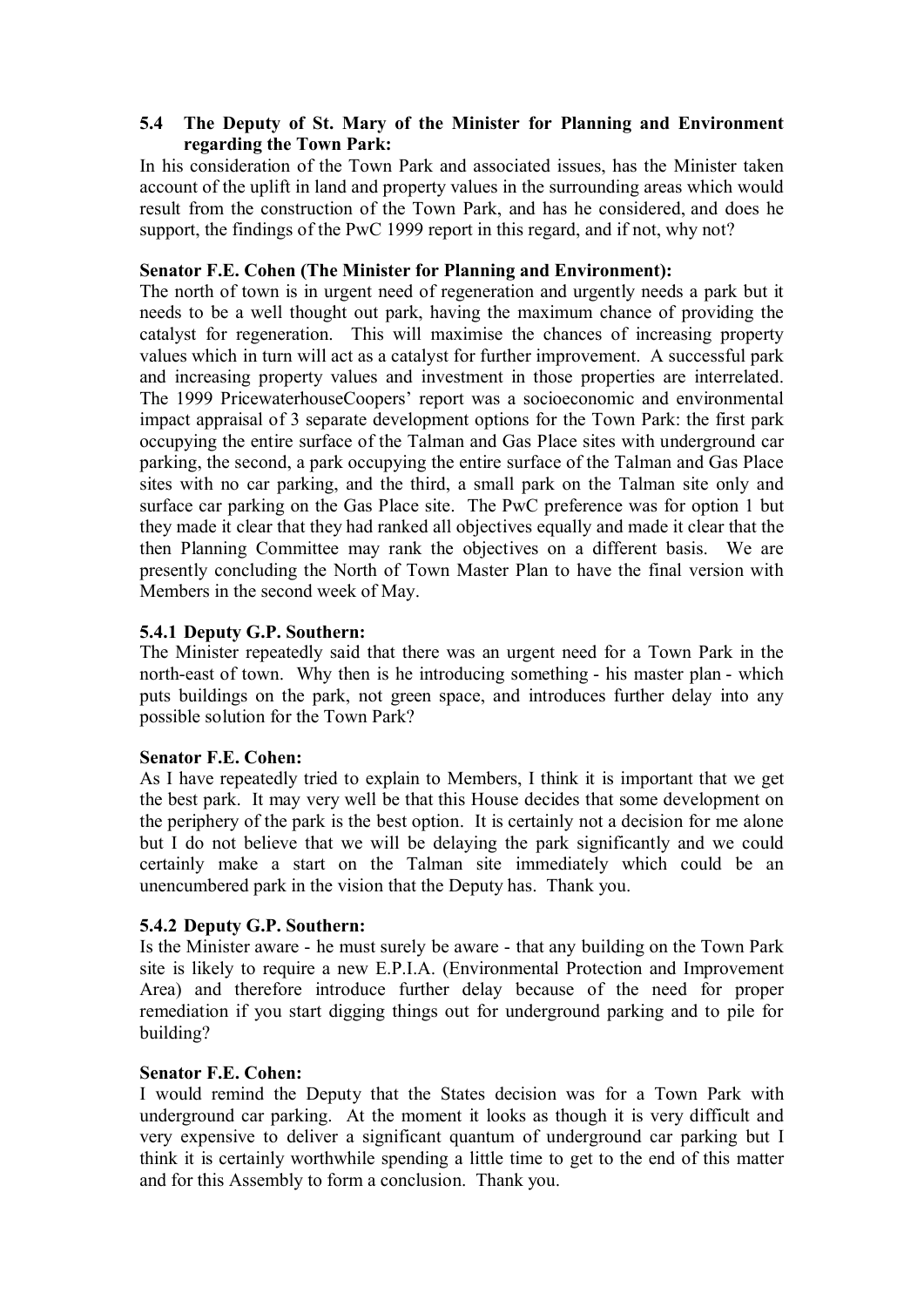### **5.4.3 The Connétable of St. Helier:**

In his finalising of the North of Town Master Plan, will the Senator undertake to review the decision already made by this Assembly back in 1999 in respect of the projet (Millenium Project) brought by the Policy and Resources Committee P.27/1998? Will he undertake to look at that debate which was passed by a majority of 45 votes and accept the States has already decided - and it decided many, many years ago - to create a Town Park on the site? **[Approbation]** 

## **Senator F.E. Cohen:**

I am not doubting that we should create a Town Park on the site. It is a question of what park we should create on this site and, as I have already explained, it is rather difficult to deliver the States ambition which was a Town Park with underground car parking below. The North of Town Masterplan, as I have said, will be completed in the next couple of weeks and it will then be for States Members to decide which option they prefer.

[10:30]

# **5.4.4 The Connétable of St. Helier:**

Just a supplementary, if I could. I would ask the Minister to refresh his memory of P.27 because when it was a Millennium Project the key emphasis of that debate was on the Town Park itself. **[Approbation]** 

### **Senator F.E. Cohen:**

I thank the Connétable. I do not need to refresh my memory; I am well aware of the various States decisions. I am simply doing my best to try and present the options to the States. Thank you.

### **5.4.5 Deputy D.J. De Sousa of St. Helier:**

Will the Minister not admit that to put building around the Town Park will simply make it a posh lawned area for the townhouses and flats?

### **Senator F.E. Cohen:**

I do not really fully understand the question. I am trying to give this Assembly the option of delivering the best park for the residents of the area. I do not believe that creating some residential development on the site on the periphery will do anything other than improve the nature of the park and I am therefore unable to understand the nature of the question. Thank you.

### **5.4.6 Deputy A.K.F. Green of St. Helier:**

The Minister mentioned car parking. If the plan went ahead as he envisioned, how many of those spaces would be available for public use and how many would be for private use?

# **Senator F.E. Cohen:**

I am afraid I do not know the answer to that question yet. We are in the final stages of the master plan and as soon as I have the answer I will ensure that all States Members have a copy of the final version of the master plan. Thank you.

### **5.4.7 The Deputy of St. Mary:**